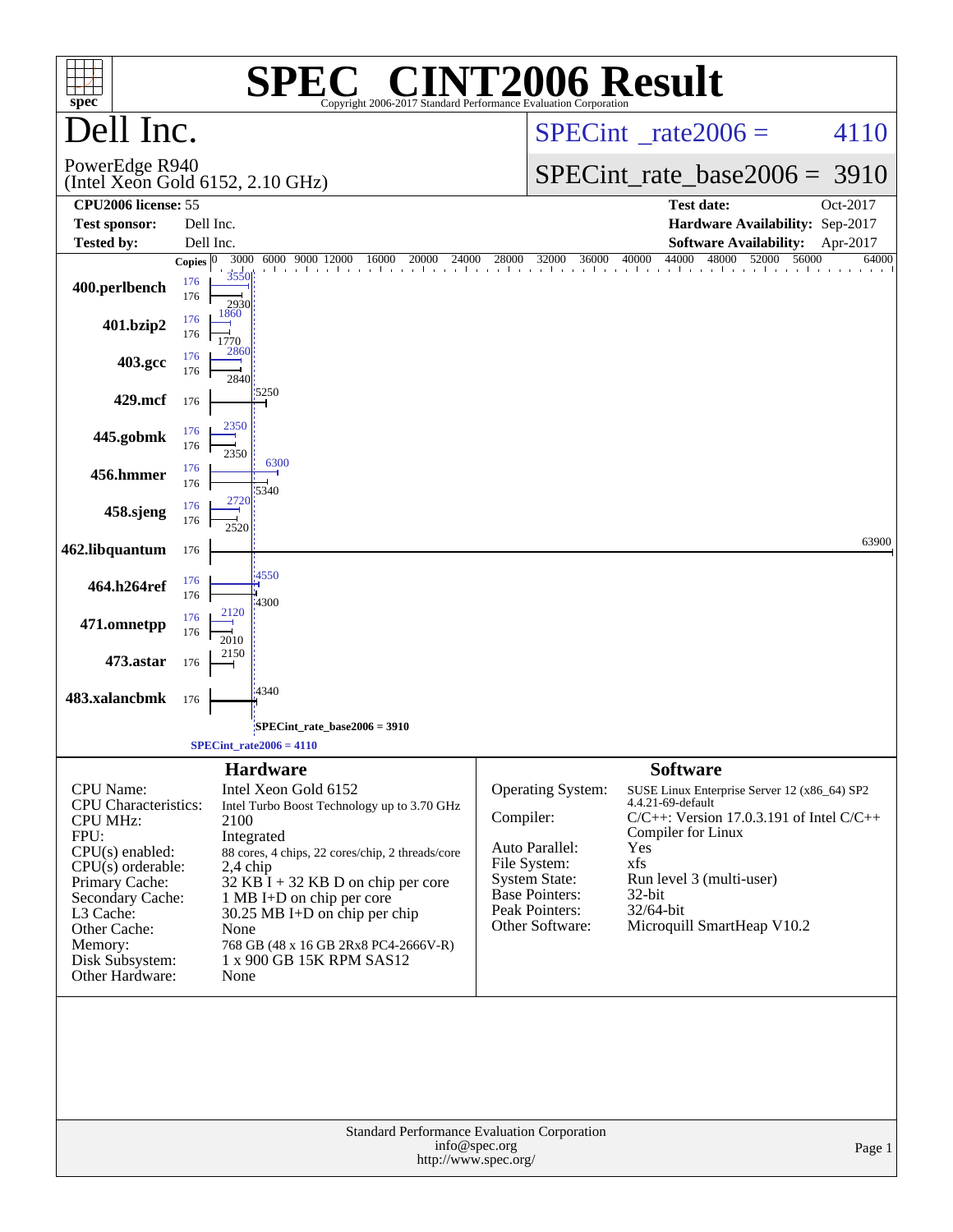

# Dell Inc.

### SPECint rate  $2006 = 4110$

PowerEdge R940

(Intel Xeon Gold 6152, 2.10 GHz)

[SPECint\\_rate\\_base2006 =](http://www.spec.org/auto/cpu2006/Docs/result-fields.html#SPECintratebase2006) 3910

**[CPU2006 license:](http://www.spec.org/auto/cpu2006/Docs/result-fields.html#CPU2006license)** 55 **[Test date:](http://www.spec.org/auto/cpu2006/Docs/result-fields.html#Testdate)** Oct-2017 **[Test sponsor:](http://www.spec.org/auto/cpu2006/Docs/result-fields.html#Testsponsor)** Dell Inc. **[Hardware Availability:](http://www.spec.org/auto/cpu2006/Docs/result-fields.html#HardwareAvailability)** Sep-2017 **[Tested by:](http://www.spec.org/auto/cpu2006/Docs/result-fields.html#Testedby)** Dell Inc. **[Software Availability:](http://www.spec.org/auto/cpu2006/Docs/result-fields.html#SoftwareAvailability)** Apr-2017

#### **[Results Table](http://www.spec.org/auto/cpu2006/Docs/result-fields.html#ResultsTable)**

|                  | <b>Base</b>                                                                                              |                |       |                |       |                |       | <b>Peak</b>   |                |              |                |              |                |              |
|------------------|----------------------------------------------------------------------------------------------------------|----------------|-------|----------------|-------|----------------|-------|---------------|----------------|--------------|----------------|--------------|----------------|--------------|
| <b>Benchmark</b> | <b>Copies</b>                                                                                            | <b>Seconds</b> | Ratio | <b>Seconds</b> | Ratio | <b>Seconds</b> | Ratio | <b>Copies</b> | <b>Seconds</b> | <b>Ratio</b> | <b>Seconds</b> | <b>Ratio</b> | <b>Seconds</b> | <b>Ratio</b> |
| 400.perlbench    | 176                                                                                                      | 586            | 2930  | 587            | 2930  | 589            | 2920  | 176           | 485            | 3550         | 484            | 3550         | 484            | 3550         |
| 401.bzip2        | 176                                                                                                      | 955            | 1780  | 965            | 1760  | 960            | 1770  | 176           | 921            | 1840         | 908            | 1870         | 913            | 1860         |
| $403.\text{gcc}$ | 176                                                                                                      | 498            | 2840  | 500            | 2830  | 498            | 2840  | 176           | 496            | 2860         | 498            | 2840         | 496            | 2860         |
| $429$ .mcf       | 176                                                                                                      | 308            | 5210  | 305            | 5260  | 306            | 5250  | 176           | 308            | 5210         | 305            | 5260         | 306            | 5250         |
| $445$ .gobmk     | 176                                                                                                      | 784            | 2350  | 784            | 2360  | 785            | 2350  | 176           | 786            | 2350         | 786            | 2350         | 786            | 2350         |
| 456.hmmer        | 176                                                                                                      | 306            | 5360  | 308            | 5340  | 307            | 5340  | 176           | 260            | 6320         | 261            | 6300         | 261            | 6280         |
| $458$ .sjeng     | 176                                                                                                      | 845            | 2520  | 844            | 2520  | 845            | 2520  | 176           | 784            | 2720         | 784            | 2720         | 780            | 2730         |
| 462.libquantum   | 176                                                                                                      | 57.0           | 63900 | 57.0           | 63900 | 57.0           | 64000 | 176           | 57.0           | 63900        | 57.0           | 63900        | 57.0           | 64000        |
| 464.h264ref      | 176                                                                                                      | 910            | 4280  | 898            | 4340  | 906            | 4300  | 176           | 863            | 4510         | 849            | 4590         | 856            | 4550         |
| 471.omnetpp      | 176                                                                                                      | 547            | 2010  | 546            | 2010  | 546            | 2020  | 176           | 519            | 2120         | 519            | 2120         | 519            | 2120         |
| 473.astar        | 176                                                                                                      | 576            | 2150  | 574            | 2150  | 575            | 2150  | 176           | 576            | 2150         | 574            | 2150         | 575            | 2150         |
| 483.xalancbmk    | 176                                                                                                      | 280            | 4340  | 280            | 4340  | 279            | 4350  | 176           | 280            | 4340         | 280            | 4340         | 279            | 4350         |
|                  | Results appear in the order in which they were run. Bold underlined text indicates a median measurement. |                |       |                |       |                |       |               |                |              |                |              |                |              |

#### **[Submit Notes](http://www.spec.org/auto/cpu2006/Docs/result-fields.html#SubmitNotes)**

 The numactl mechanism was used to bind copies to processors. The config file option 'submit' was used to generate numactl commands to bind each copy to a specific processor. For details, please see the config file.

### **[Operating System Notes](http://www.spec.org/auto/cpu2006/Docs/result-fields.html#OperatingSystemNotes)**

 Kernel boot parameter: nohz\_full=1-175 Stack size set to unlimited using "ulimit -s unlimited"

### **[Platform Notes](http://www.spec.org/auto/cpu2006/Docs/result-fields.html#PlatformNotes)**

 BIOS settings: Logical Processor Enabled Virtualization Technology Disabled Sub NUMA Cluster Enabled System Profile set to Custom CPU Performance set to Maximum Performance C1E Disabled C States set to Autonomous Uncore Frequency set to Dynamic Memory Patrol Scrub Disabled Energy Efficiency Policy set to Performance CPU Interconnect Bus Link Power Management Disabled PCI ASPM L1 Link Power Management Disabled Sysinfo program /home/cpu2006/config/sysinfo.rev6993 Revision 6993 of 2015-11-06 (b5e8d4b4eb51ed28d7f98696cbe290c1) running on linux-apb2 Wed Oct 18 09:18:48 2017 Continued on next page

> Standard Performance Evaluation Corporation [info@spec.org](mailto:info@spec.org) <http://www.spec.org/>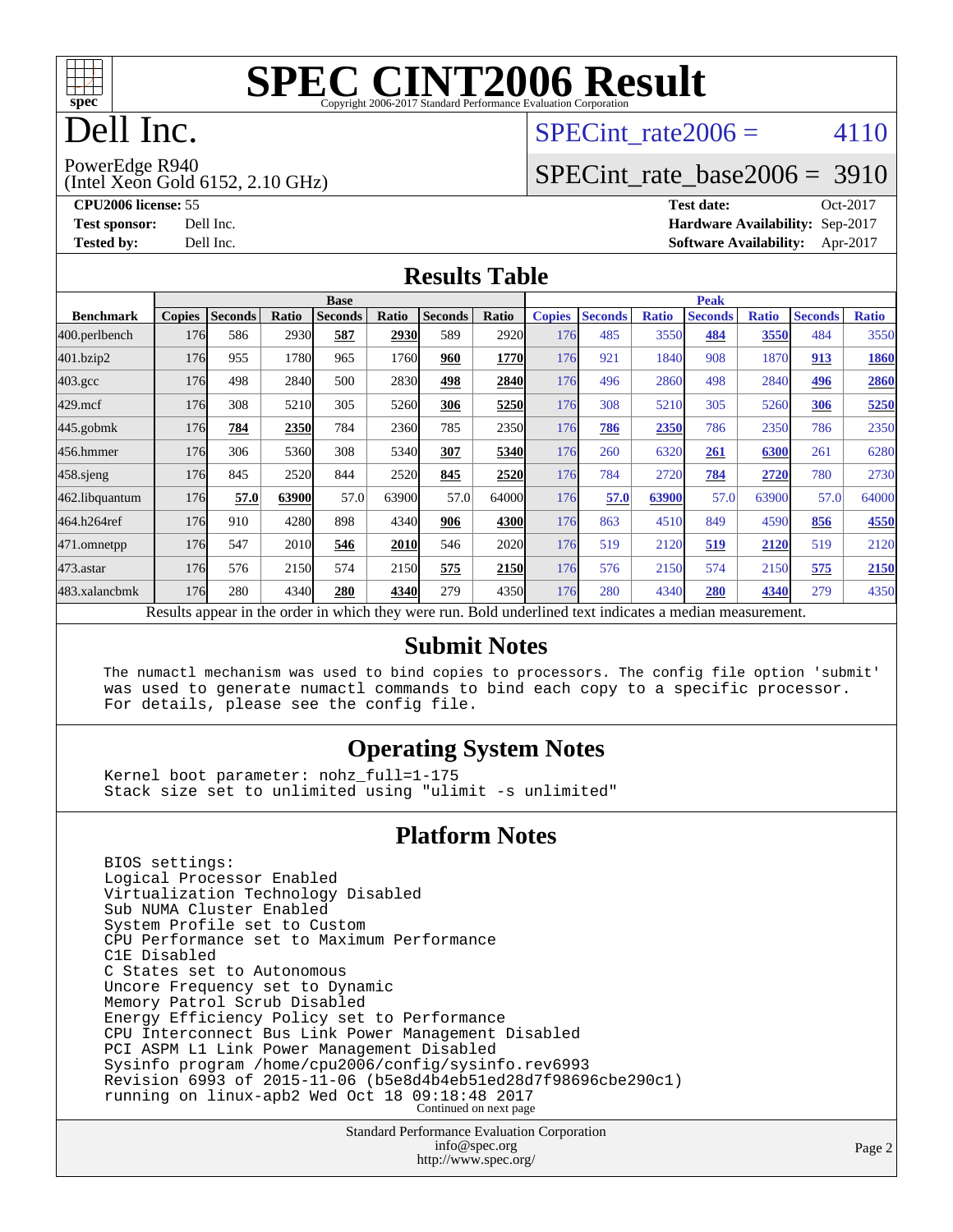

### **[SPEC CINT2006 Result](http://www.spec.org/auto/cpu2006/Docs/result-fields.html#SPECCINT2006Result)** Copyright 2006-2017 Standard Performance Evaluation Corporation

# Dell Inc.

SPECint rate  $2006 = 4110$ 

(Intel Xeon Gold 6152, 2.10 GHz) PowerEdge R940

[SPECint\\_rate\\_base2006 =](http://www.spec.org/auto/cpu2006/Docs/result-fields.html#SPECintratebase2006) 3910

**[CPU2006 license:](http://www.spec.org/auto/cpu2006/Docs/result-fields.html#CPU2006license)** 55 **[Test date:](http://www.spec.org/auto/cpu2006/Docs/result-fields.html#Testdate)** Oct-2017 **[Test sponsor:](http://www.spec.org/auto/cpu2006/Docs/result-fields.html#Testsponsor)** Dell Inc. **[Hardware Availability:](http://www.spec.org/auto/cpu2006/Docs/result-fields.html#HardwareAvailability)** Sep-2017 **[Tested by:](http://www.spec.org/auto/cpu2006/Docs/result-fields.html#Testedby)** Dell Inc. **[Software Availability:](http://www.spec.org/auto/cpu2006/Docs/result-fields.html#SoftwareAvailability)** Apr-2017

### **[Platform Notes \(Continued\)](http://www.spec.org/auto/cpu2006/Docs/result-fields.html#PlatformNotes)**

Standard Performance Evaluation Corporation [info@spec.org](mailto:info@spec.org) This section contains SUT (System Under Test) info as seen by some common utilities. To remove or add to this section, see: <http://www.spec.org/cpu2006/Docs/config.html#sysinfo> From /proc/cpuinfo model name : Intel(R) Xeon(R) Gold 6152 CPU @ 2.10GHz 4 "physical id"s (chips) 176 "processors" cores, siblings (Caution: counting these is hw and system dependent. The following excerpts from /proc/cpuinfo might not be reliable. Use with caution.) cpu cores : 22 siblings : 44 physical 0: cores 0 1 2 3 4 5 8 9 10 11 12 16 17 18 19 20 21 24 25 26 27 28 physical 1: cores 0 1 2 3 4 5 8 9 10 11 12 16 17 18 19 20 21 24 25 26 27 28 physical 2: cores 0 1 2 3 4 5 8 9 10 11 12 16 17 18 19 20 21 24 25 26 27 28 physical 3: cores 0 1 2 3 4 5 8 9 10 11 12 16 17 18 19 20 21 24 25 26 27 28 cache size : 30976 KB From /proc/meminfo<br>MemTotal: 791224268 kB HugePages\_Total: 0<br>Hugepagesize: 2048 kB Hugepagesize: /usr/bin/lsb\_release -d SUSE Linux Enterprise Server 12 SP2 From /etc/\*release\* /etc/\*version\* SuSE-release: SUSE Linux Enterprise Server 12 (x86\_64) VERSION = 12 PATCHLEVEL = 2 # This file is deprecated and will be removed in a future service pack or release. # Please check /etc/os-release for details about this release. os-release: NAME="SLES" VERSION="12-SP2" VERSION\_ID="12.2" PRETTY\_NAME="SUSE Linux Enterprise Server 12 SP2" ID="sles" ANSI\_COLOR="0;32" CPE\_NAME="cpe:/o:suse:sles:12:sp2" uname -a: Linux linux-apb2 4.4.21-69-default #1 SMP Tue Oct 25 10:58:20 UTC 2016 (9464f67) x86\_64 x86\_64 x86\_64 GNU/Linux Continued on next page

<http://www.spec.org/>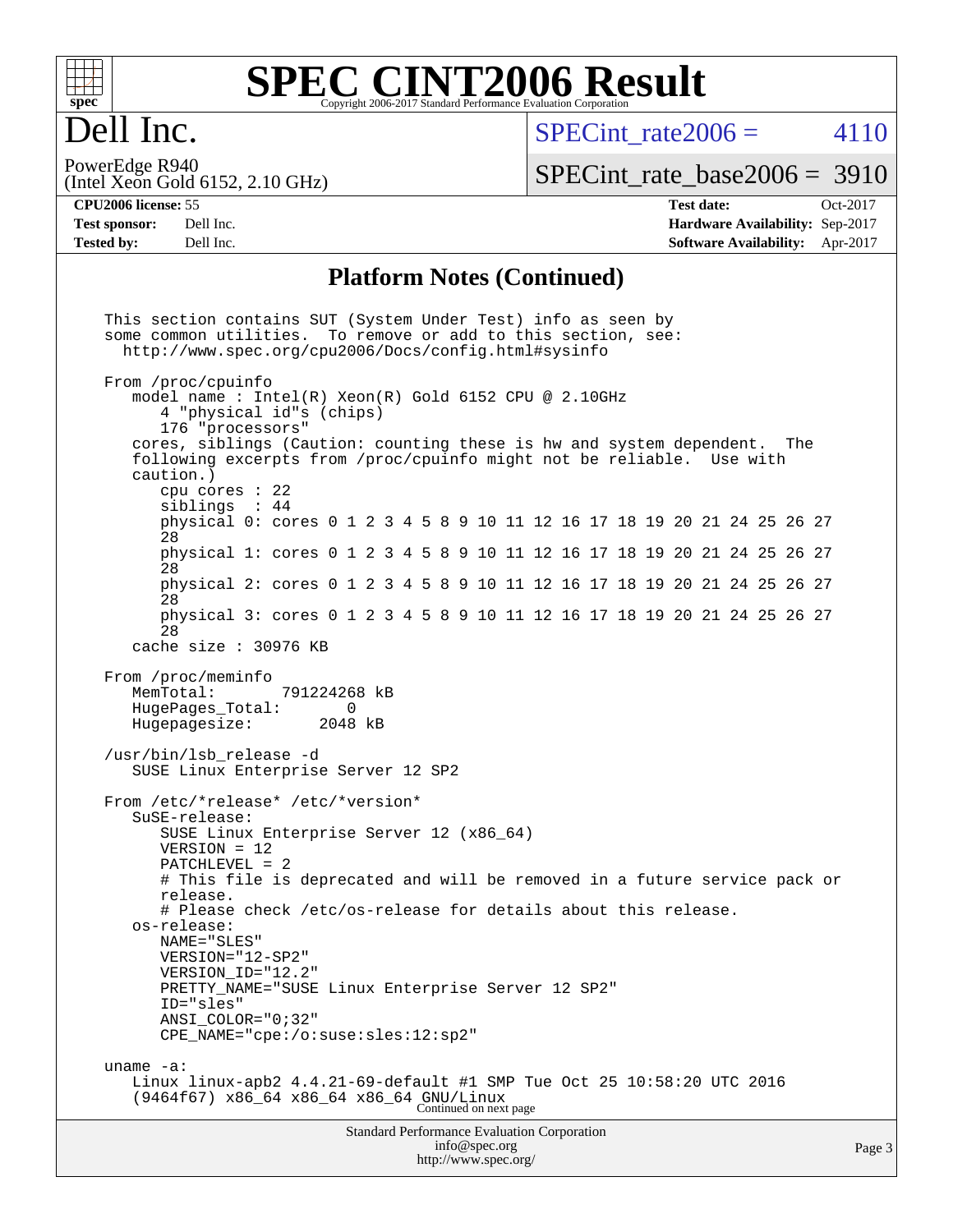

# Dell Inc.

SPECint rate  $2006 = 4110$ 

(Intel Xeon Gold 6152, 2.10 GHz) PowerEdge R940

[SPECint\\_rate\\_base2006 =](http://www.spec.org/auto/cpu2006/Docs/result-fields.html#SPECintratebase2006) 3910

**[CPU2006 license:](http://www.spec.org/auto/cpu2006/Docs/result-fields.html#CPU2006license)** 55 **[Test date:](http://www.spec.org/auto/cpu2006/Docs/result-fields.html#Testdate)** Oct-2017 **[Test sponsor:](http://www.spec.org/auto/cpu2006/Docs/result-fields.html#Testsponsor)** Dell Inc. **[Hardware Availability:](http://www.spec.org/auto/cpu2006/Docs/result-fields.html#HardwareAvailability)** Sep-2017 **[Tested by:](http://www.spec.org/auto/cpu2006/Docs/result-fields.html#Testedby)** Dell Inc. **[Software Availability:](http://www.spec.org/auto/cpu2006/Docs/result-fields.html#SoftwareAvailability)** Apr-2017

### **[Platform Notes \(Continued\)](http://www.spec.org/auto/cpu2006/Docs/result-fields.html#PlatformNotes)**

run-level 3 Oct 18 09:18

SPEC is set to: /home/cpu2006<br>Filesystem Type Size Filesystem Type Size Used Avail Use% Mounted on<br>/dev/sda4 xfs 796G 17G 779G 3% /home 17G 779G Additional information from dmidecode:

 Warning: Use caution when you interpret this section. The 'dmidecode' program reads system data which is "intended to allow hardware to be accurately determined", but the intent may not be met, as there are frequent changes to hardware, firmware, and the "DMTF SMBIOS" standard.

 BIOS Dell Inc. 1.1.7 08/10/2017 Memory: 12x 002C00B3002C 18ASF2G72PDZ-2G6D1 16 GB 2 rank 2666 MHz 12x 00AD00B300AD HMA82GR7AFR8N-VK 16 GB 2 rank 2666 MHz 24x 00CE063200CE M393A2K43BB1-CTD 16 GB 2 rank 2666 MHz

(End of data from sysinfo program)

### **[General Notes](http://www.spec.org/auto/cpu2006/Docs/result-fields.html#GeneralNotes)**

Environment variables set by runspec before the start of the run: LD\_LIBRARY\_PATH = "/home/cpu2006/lib/ia32:/home/cpu2006/lib/intel64:/home/cpu2006/sh10.2"

 Binaries compiled on a system with 1x Intel Core i7-4790 CPU + 32GB RAM memory using Redhat Enterprise Linux 7.2 Transparent Huge Pages enabled by default Filesystem page cache cleared with: shell invocation of 'sync; echo 3 > /proc/sys/vm/drop\_caches' prior to run runspec command invoked through numactl i.e.: numactl --interleave=all runspec <etc>

# **[Base Compiler Invocation](http://www.spec.org/auto/cpu2006/Docs/result-fields.html#BaseCompilerInvocation)**

[C benchmarks](http://www.spec.org/auto/cpu2006/Docs/result-fields.html#Cbenchmarks):

[icc -m32 -L/opt/intel/compilers\\_and\\_libraries\\_2017/linux/lib/ia32](http://www.spec.org/cpu2006/results/res2017q4/cpu2006-20171114-50558.flags.html#user_CCbase_intel_icc_c29f3ff5a7ed067b11e4ec10a03f03ae)

[C++ benchmarks:](http://www.spec.org/auto/cpu2006/Docs/result-fields.html#CXXbenchmarks)

[icpc -m32 -L/opt/intel/compilers\\_and\\_libraries\\_2017/linux/lib/ia32](http://www.spec.org/cpu2006/results/res2017q4/cpu2006-20171114-50558.flags.html#user_CXXbase_intel_icpc_8c35c7808b62dab9ae41a1aa06361b6b)

# **[Base Portability Flags](http://www.spec.org/auto/cpu2006/Docs/result-fields.html#BasePortabilityFlags)**

 400.perlbench: [-D\\_FILE\\_OFFSET\\_BITS=64](http://www.spec.org/cpu2006/results/res2017q4/cpu2006-20171114-50558.flags.html#user_basePORTABILITY400_perlbench_file_offset_bits_64_438cf9856305ebd76870a2c6dc2689ab) [-DSPEC\\_CPU\\_LINUX\\_IA32](http://www.spec.org/cpu2006/results/res2017q4/cpu2006-20171114-50558.flags.html#b400.perlbench_baseCPORTABILITY_DSPEC_CPU_LINUX_IA32) 401.bzip2: [-D\\_FILE\\_OFFSET\\_BITS=64](http://www.spec.org/cpu2006/results/res2017q4/cpu2006-20171114-50558.flags.html#user_basePORTABILITY401_bzip2_file_offset_bits_64_438cf9856305ebd76870a2c6dc2689ab)

Continued on next page

Standard Performance Evaluation Corporation [info@spec.org](mailto:info@spec.org) <http://www.spec.org/>

Page 4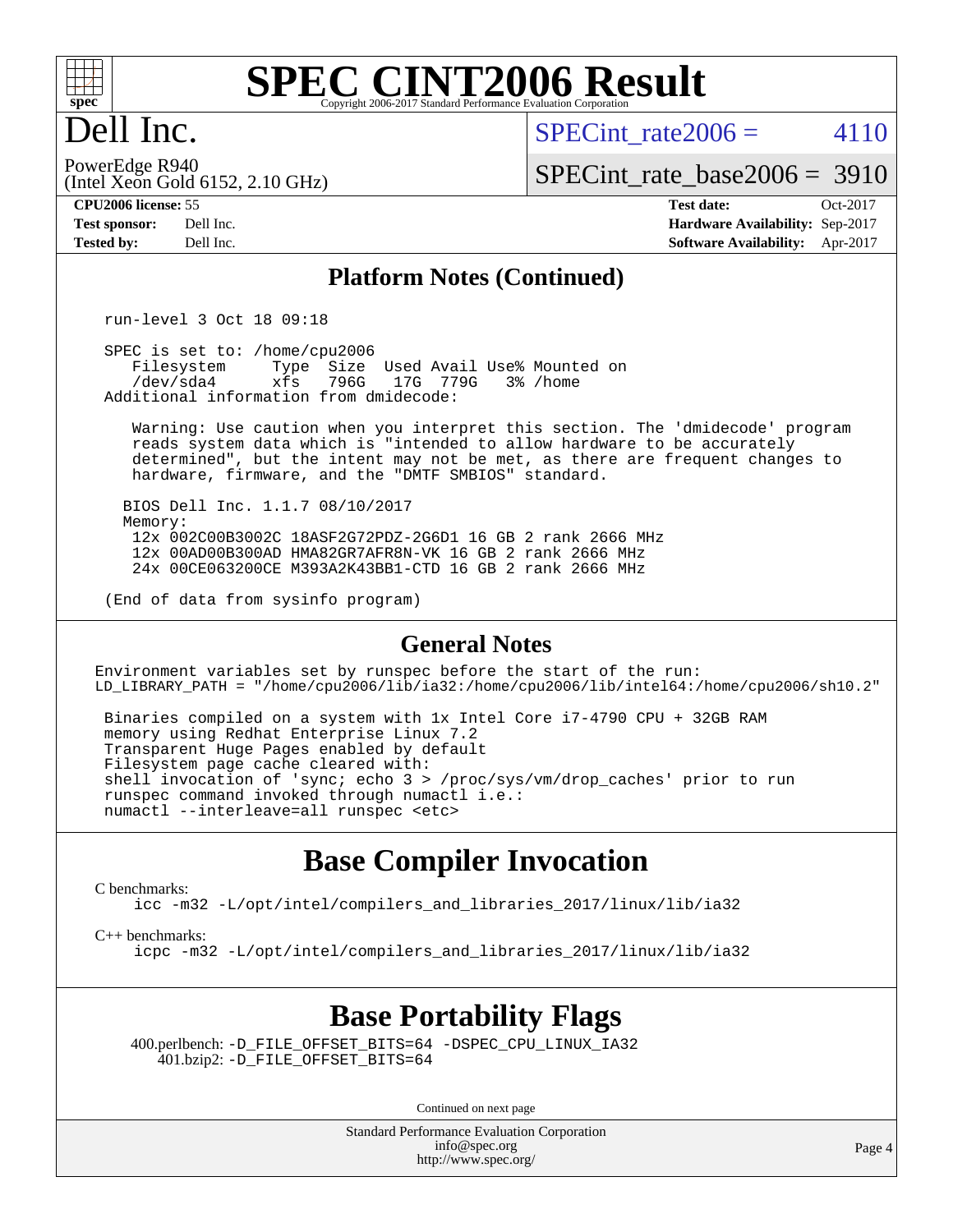

# Dell Inc.

SPECint rate  $2006 = 4110$ 

(Intel Xeon Gold 6152, 2.10 GHz) PowerEdge R940

[SPECint\\_rate\\_base2006 =](http://www.spec.org/auto/cpu2006/Docs/result-fields.html#SPECintratebase2006) 3910

| <b>Test sponsor:</b> | Dell Inc. |
|----------------------|-----------|
| <b>Tested by:</b>    | Dell Inc. |

**[CPU2006 license:](http://www.spec.org/auto/cpu2006/Docs/result-fields.html#CPU2006license)** 55 **[Test date:](http://www.spec.org/auto/cpu2006/Docs/result-fields.html#Testdate)** Oct-2017 **[Hardware Availability:](http://www.spec.org/auto/cpu2006/Docs/result-fields.html#HardwareAvailability)** Sep-2017 **[Software Availability:](http://www.spec.org/auto/cpu2006/Docs/result-fields.html#SoftwareAvailability)** Apr-2017

# **[Base Portability Flags \(Continued\)](http://www.spec.org/auto/cpu2006/Docs/result-fields.html#BasePortabilityFlags)**

 403.gcc: [-D\\_FILE\\_OFFSET\\_BITS=64](http://www.spec.org/cpu2006/results/res2017q4/cpu2006-20171114-50558.flags.html#user_basePORTABILITY403_gcc_file_offset_bits_64_438cf9856305ebd76870a2c6dc2689ab) 429.mcf: [-D\\_FILE\\_OFFSET\\_BITS=64](http://www.spec.org/cpu2006/results/res2017q4/cpu2006-20171114-50558.flags.html#user_basePORTABILITY429_mcf_file_offset_bits_64_438cf9856305ebd76870a2c6dc2689ab) 445.gobmk: [-D\\_FILE\\_OFFSET\\_BITS=64](http://www.spec.org/cpu2006/results/res2017q4/cpu2006-20171114-50558.flags.html#user_basePORTABILITY445_gobmk_file_offset_bits_64_438cf9856305ebd76870a2c6dc2689ab) 456.hmmer: [-D\\_FILE\\_OFFSET\\_BITS=64](http://www.spec.org/cpu2006/results/res2017q4/cpu2006-20171114-50558.flags.html#user_basePORTABILITY456_hmmer_file_offset_bits_64_438cf9856305ebd76870a2c6dc2689ab) 458.sjeng: [-D\\_FILE\\_OFFSET\\_BITS=64](http://www.spec.org/cpu2006/results/res2017q4/cpu2006-20171114-50558.flags.html#user_basePORTABILITY458_sjeng_file_offset_bits_64_438cf9856305ebd76870a2c6dc2689ab) 462.libquantum: [-D\\_FILE\\_OFFSET\\_BITS=64](http://www.spec.org/cpu2006/results/res2017q4/cpu2006-20171114-50558.flags.html#user_basePORTABILITY462_libquantum_file_offset_bits_64_438cf9856305ebd76870a2c6dc2689ab) [-DSPEC\\_CPU\\_LINUX](http://www.spec.org/cpu2006/results/res2017q4/cpu2006-20171114-50558.flags.html#b462.libquantum_baseCPORTABILITY_DSPEC_CPU_LINUX) 464.h264ref: [-D\\_FILE\\_OFFSET\\_BITS=64](http://www.spec.org/cpu2006/results/res2017q4/cpu2006-20171114-50558.flags.html#user_basePORTABILITY464_h264ref_file_offset_bits_64_438cf9856305ebd76870a2c6dc2689ab) 471.omnetpp: [-D\\_FILE\\_OFFSET\\_BITS=64](http://www.spec.org/cpu2006/results/res2017q4/cpu2006-20171114-50558.flags.html#user_basePORTABILITY471_omnetpp_file_offset_bits_64_438cf9856305ebd76870a2c6dc2689ab) 473.astar: [-D\\_FILE\\_OFFSET\\_BITS=64](http://www.spec.org/cpu2006/results/res2017q4/cpu2006-20171114-50558.flags.html#user_basePORTABILITY473_astar_file_offset_bits_64_438cf9856305ebd76870a2c6dc2689ab) 483.xalancbmk: [-D\\_FILE\\_OFFSET\\_BITS=64](http://www.spec.org/cpu2006/results/res2017q4/cpu2006-20171114-50558.flags.html#user_basePORTABILITY483_xalancbmk_file_offset_bits_64_438cf9856305ebd76870a2c6dc2689ab) [-DSPEC\\_CPU\\_LINUX](http://www.spec.org/cpu2006/results/res2017q4/cpu2006-20171114-50558.flags.html#b483.xalancbmk_baseCXXPORTABILITY_DSPEC_CPU_LINUX)

## **[Base Optimization Flags](http://www.spec.org/auto/cpu2006/Docs/result-fields.html#BaseOptimizationFlags)**

[C benchmarks](http://www.spec.org/auto/cpu2006/Docs/result-fields.html#Cbenchmarks):

[-xCORE-AVX512](http://www.spec.org/cpu2006/results/res2017q4/cpu2006-20171114-50558.flags.html#user_CCbase_f-xCORE-AVX512) [-ipo](http://www.spec.org/cpu2006/results/res2017q4/cpu2006-20171114-50558.flags.html#user_CCbase_f-ipo) [-O3](http://www.spec.org/cpu2006/results/res2017q4/cpu2006-20171114-50558.flags.html#user_CCbase_f-O3) [-no-prec-div](http://www.spec.org/cpu2006/results/res2017q4/cpu2006-20171114-50558.flags.html#user_CCbase_f-no-prec-div) [-qopt-prefetch](http://www.spec.org/cpu2006/results/res2017q4/cpu2006-20171114-50558.flags.html#user_CCbase_f-qopt-prefetch) [-qopt-mem-layout-trans=3](http://www.spec.org/cpu2006/results/res2017q4/cpu2006-20171114-50558.flags.html#user_CCbase_f-qopt-mem-layout-trans_170f5be61cd2cedc9b54468c59262d5d)

[C++ benchmarks:](http://www.spec.org/auto/cpu2006/Docs/result-fields.html#CXXbenchmarks)

[-xCORE-AVX512](http://www.spec.org/cpu2006/results/res2017q4/cpu2006-20171114-50558.flags.html#user_CXXbase_f-xCORE-AVX512) [-ipo](http://www.spec.org/cpu2006/results/res2017q4/cpu2006-20171114-50558.flags.html#user_CXXbase_f-ipo) [-O3](http://www.spec.org/cpu2006/results/res2017q4/cpu2006-20171114-50558.flags.html#user_CXXbase_f-O3) [-no-prec-div](http://www.spec.org/cpu2006/results/res2017q4/cpu2006-20171114-50558.flags.html#user_CXXbase_f-no-prec-div) [-qopt-prefetch](http://www.spec.org/cpu2006/results/res2017q4/cpu2006-20171114-50558.flags.html#user_CXXbase_f-qopt-prefetch) [-qopt-mem-layout-trans=3](http://www.spec.org/cpu2006/results/res2017q4/cpu2006-20171114-50558.flags.html#user_CXXbase_f-qopt-mem-layout-trans_170f5be61cd2cedc9b54468c59262d5d) [-Wl,-z,muldefs](http://www.spec.org/cpu2006/results/res2017q4/cpu2006-20171114-50558.flags.html#user_CXXbase_link_force_multiple1_74079c344b956b9658436fd1b6dd3a8a) [-L/sh10.2 -lsmartheap](http://www.spec.org/cpu2006/results/res2017q4/cpu2006-20171114-50558.flags.html#user_CXXbase_SmartHeap_b831f2d313e2fffa6dfe3f00ffc1f1c0)

# **[Base Other Flags](http://www.spec.org/auto/cpu2006/Docs/result-fields.html#BaseOtherFlags)**

[C benchmarks](http://www.spec.org/auto/cpu2006/Docs/result-fields.html#Cbenchmarks):

403.gcc: [-Dalloca=\\_alloca](http://www.spec.org/cpu2006/results/res2017q4/cpu2006-20171114-50558.flags.html#b403.gcc_baseEXTRA_CFLAGS_Dalloca_be3056838c12de2578596ca5467af7f3)

# **[Peak Compiler Invocation](http://www.spec.org/auto/cpu2006/Docs/result-fields.html#PeakCompilerInvocation)**

[C benchmarks \(except as noted below\)](http://www.spec.org/auto/cpu2006/Docs/result-fields.html#Cbenchmarksexceptasnotedbelow): [icc -m32 -L/opt/intel/compilers\\_and\\_libraries\\_2017/linux/lib/ia32](http://www.spec.org/cpu2006/results/res2017q4/cpu2006-20171114-50558.flags.html#user_CCpeak_intel_icc_c29f3ff5a7ed067b11e4ec10a03f03ae)

400.perlbench: [icc -m64](http://www.spec.org/cpu2006/results/res2017q4/cpu2006-20171114-50558.flags.html#user_peakCCLD400_perlbench_intel_icc_64bit_bda6cc9af1fdbb0edc3795bac97ada53)

401.bzip2: [icc -m64](http://www.spec.org/cpu2006/results/res2017q4/cpu2006-20171114-50558.flags.html#user_peakCCLD401_bzip2_intel_icc_64bit_bda6cc9af1fdbb0edc3795bac97ada53)

456.hmmer: [icc -m64](http://www.spec.org/cpu2006/results/res2017q4/cpu2006-20171114-50558.flags.html#user_peakCCLD456_hmmer_intel_icc_64bit_bda6cc9af1fdbb0edc3795bac97ada53)

458.sjeng: [icc -m64](http://www.spec.org/cpu2006/results/res2017q4/cpu2006-20171114-50558.flags.html#user_peakCCLD458_sjeng_intel_icc_64bit_bda6cc9af1fdbb0edc3795bac97ada53)

[C++ benchmarks:](http://www.spec.org/auto/cpu2006/Docs/result-fields.html#CXXbenchmarks)

[icpc -m32 -L/opt/intel/compilers\\_and\\_libraries\\_2017/linux/lib/ia32](http://www.spec.org/cpu2006/results/res2017q4/cpu2006-20171114-50558.flags.html#user_CXXpeak_intel_icpc_8c35c7808b62dab9ae41a1aa06361b6b)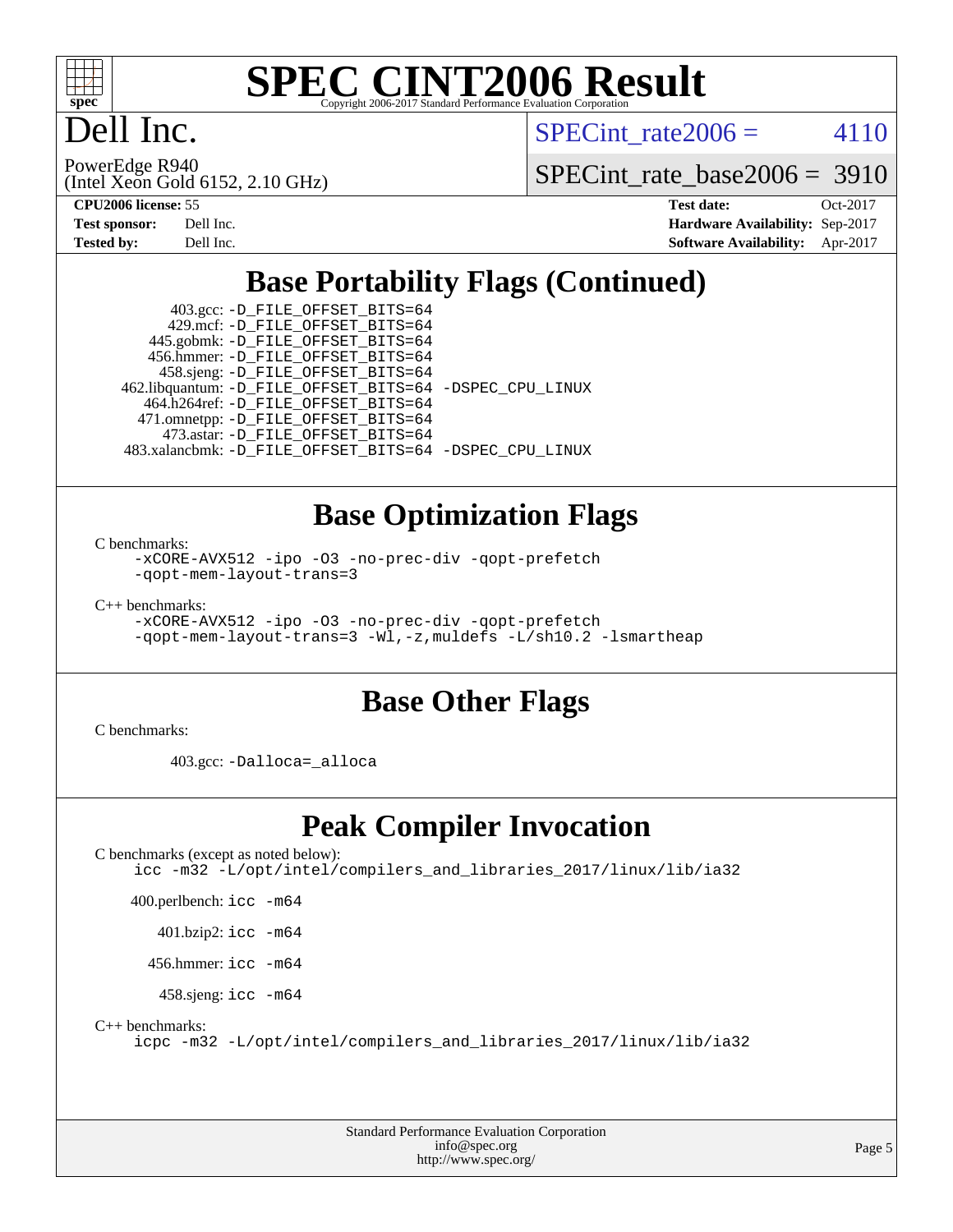

# ell Inc.

SPECint rate  $2006 = 4110$ 

(Intel Xeon Gold 6152, 2.10 GHz) PowerEdge R940

[SPECint\\_rate\\_base2006 =](http://www.spec.org/auto/cpu2006/Docs/result-fields.html#SPECintratebase2006) 3910

| <b>Test sponsor:</b> | Dell Inc. |
|----------------------|-----------|
| <b>Tested by:</b>    | Dell Inc. |

**[CPU2006 license:](http://www.spec.org/auto/cpu2006/Docs/result-fields.html#CPU2006license)** 55 **[Test date:](http://www.spec.org/auto/cpu2006/Docs/result-fields.html#Testdate)** Oct-2017 **[Hardware Availability:](http://www.spec.org/auto/cpu2006/Docs/result-fields.html#HardwareAvailability)** Sep-2017 **[Software Availability:](http://www.spec.org/auto/cpu2006/Docs/result-fields.html#SoftwareAvailability)** Apr-2017

### **[Peak Portability Flags](http://www.spec.org/auto/cpu2006/Docs/result-fields.html#PeakPortabilityFlags)**

 400.perlbench: [-DSPEC\\_CPU\\_LP64](http://www.spec.org/cpu2006/results/res2017q4/cpu2006-20171114-50558.flags.html#b400.perlbench_peakCPORTABILITY_DSPEC_CPU_LP64) [-DSPEC\\_CPU\\_LINUX\\_X64](http://www.spec.org/cpu2006/results/res2017q4/cpu2006-20171114-50558.flags.html#b400.perlbench_peakCPORTABILITY_DSPEC_CPU_LINUX_X64)  $401.bzip2: -DSPEC_CPULP64$  403.gcc: [-D\\_FILE\\_OFFSET\\_BITS=64](http://www.spec.org/cpu2006/results/res2017q4/cpu2006-20171114-50558.flags.html#user_peakPORTABILITY403_gcc_file_offset_bits_64_438cf9856305ebd76870a2c6dc2689ab) 429.mcf: [-D\\_FILE\\_OFFSET\\_BITS=64](http://www.spec.org/cpu2006/results/res2017q4/cpu2006-20171114-50558.flags.html#user_peakPORTABILITY429_mcf_file_offset_bits_64_438cf9856305ebd76870a2c6dc2689ab) 445.gobmk: [-D\\_FILE\\_OFFSET\\_BITS=64](http://www.spec.org/cpu2006/results/res2017q4/cpu2006-20171114-50558.flags.html#user_peakPORTABILITY445_gobmk_file_offset_bits_64_438cf9856305ebd76870a2c6dc2689ab) 456.hmmer: [-DSPEC\\_CPU\\_LP64](http://www.spec.org/cpu2006/results/res2017q4/cpu2006-20171114-50558.flags.html#suite_peakCPORTABILITY456_hmmer_DSPEC_CPU_LP64) 458.sjeng: [-DSPEC\\_CPU\\_LP64](http://www.spec.org/cpu2006/results/res2017q4/cpu2006-20171114-50558.flags.html#suite_peakCPORTABILITY458_sjeng_DSPEC_CPU_LP64) 462.libquantum: [-D\\_FILE\\_OFFSET\\_BITS=64](http://www.spec.org/cpu2006/results/res2017q4/cpu2006-20171114-50558.flags.html#user_peakPORTABILITY462_libquantum_file_offset_bits_64_438cf9856305ebd76870a2c6dc2689ab) [-DSPEC\\_CPU\\_LINUX](http://www.spec.org/cpu2006/results/res2017q4/cpu2006-20171114-50558.flags.html#b462.libquantum_peakCPORTABILITY_DSPEC_CPU_LINUX) 464.h264ref: [-D\\_FILE\\_OFFSET\\_BITS=64](http://www.spec.org/cpu2006/results/res2017q4/cpu2006-20171114-50558.flags.html#user_peakPORTABILITY464_h264ref_file_offset_bits_64_438cf9856305ebd76870a2c6dc2689ab) 471.omnetpp: [-D\\_FILE\\_OFFSET\\_BITS=64](http://www.spec.org/cpu2006/results/res2017q4/cpu2006-20171114-50558.flags.html#user_peakPORTABILITY471_omnetpp_file_offset_bits_64_438cf9856305ebd76870a2c6dc2689ab) 473.astar: [-D\\_FILE\\_OFFSET\\_BITS=64](http://www.spec.org/cpu2006/results/res2017q4/cpu2006-20171114-50558.flags.html#user_peakPORTABILITY473_astar_file_offset_bits_64_438cf9856305ebd76870a2c6dc2689ab) 483.xalancbmk: [-D\\_FILE\\_OFFSET\\_BITS=64](http://www.spec.org/cpu2006/results/res2017q4/cpu2006-20171114-50558.flags.html#user_peakPORTABILITY483_xalancbmk_file_offset_bits_64_438cf9856305ebd76870a2c6dc2689ab) [-DSPEC\\_CPU\\_LINUX](http://www.spec.org/cpu2006/results/res2017q4/cpu2006-20171114-50558.flags.html#b483.xalancbmk_peakCXXPORTABILITY_DSPEC_CPU_LINUX)

## **[Peak Optimization Flags](http://www.spec.org/auto/cpu2006/Docs/result-fields.html#PeakOptimizationFlags)**

[C benchmarks](http://www.spec.org/auto/cpu2006/Docs/result-fields.html#Cbenchmarks):

Standard Performance Evaluation Corporation 400.perlbench: [-prof-gen](http://www.spec.org/cpu2006/results/res2017q4/cpu2006-20171114-50558.flags.html#user_peakPASS1_CFLAGSPASS1_LDCFLAGS400_perlbench_prof_gen_e43856698f6ca7b7e442dfd80e94a8fc)(pass 1) [-prof-use](http://www.spec.org/cpu2006/results/res2017q4/cpu2006-20171114-50558.flags.html#user_peakPASS2_CFLAGSPASS2_LDCFLAGS400_perlbench_prof_use_bccf7792157ff70d64e32fe3e1250b55)(pass 2) [-xCORE-AVX512](http://www.spec.org/cpu2006/results/res2017q4/cpu2006-20171114-50558.flags.html#user_peakPASS2_CFLAGSPASS2_LDCFLAGS400_perlbench_f-xCORE-AVX512)(pass 2) [-par-num-threads=1](http://www.spec.org/cpu2006/results/res2017q4/cpu2006-20171114-50558.flags.html#user_peakPASS1_CFLAGSPASS1_LDCFLAGS400_perlbench_par_num_threads_786a6ff141b4e9e90432e998842df6c2)(pass 1) [-ipo](http://www.spec.org/cpu2006/results/res2017q4/cpu2006-20171114-50558.flags.html#user_peakPASS2_CFLAGSPASS2_LDCFLAGS400_perlbench_f-ipo)(pass 2) [-O3](http://www.spec.org/cpu2006/results/res2017q4/cpu2006-20171114-50558.flags.html#user_peakPASS2_CFLAGSPASS2_LDCFLAGS400_perlbench_f-O3)(pass 2) [-no-prec-div](http://www.spec.org/cpu2006/results/res2017q4/cpu2006-20171114-50558.flags.html#user_peakPASS2_CFLAGSPASS2_LDCFLAGS400_perlbench_f-no-prec-div)(pass 2) [-auto-ilp32](http://www.spec.org/cpu2006/results/res2017q4/cpu2006-20171114-50558.flags.html#user_peakCOPTIMIZE400_perlbench_f-auto-ilp32) [-qopt-mem-layout-trans=3](http://www.spec.org/cpu2006/results/res2017q4/cpu2006-20171114-50558.flags.html#user_peakCOPTIMIZE400_perlbench_f-qopt-mem-layout-trans_170f5be61cd2cedc9b54468c59262d5d) 401.bzip2: [-prof-gen](http://www.spec.org/cpu2006/results/res2017q4/cpu2006-20171114-50558.flags.html#user_peakPASS1_CFLAGSPASS1_LDCFLAGS401_bzip2_prof_gen_e43856698f6ca7b7e442dfd80e94a8fc)(pass 1) [-prof-use](http://www.spec.org/cpu2006/results/res2017q4/cpu2006-20171114-50558.flags.html#user_peakPASS2_CFLAGSPASS2_LDCFLAGS401_bzip2_prof_use_bccf7792157ff70d64e32fe3e1250b55)(pass 2) [-xCORE-AVX512](http://www.spec.org/cpu2006/results/res2017q4/cpu2006-20171114-50558.flags.html#user_peakPASS2_CFLAGSPASS2_LDCFLAGS401_bzip2_f-xCORE-AVX512)(pass 2) [-par-num-threads=1](http://www.spec.org/cpu2006/results/res2017q4/cpu2006-20171114-50558.flags.html#user_peakPASS1_CFLAGSPASS1_LDCFLAGS401_bzip2_par_num_threads_786a6ff141b4e9e90432e998842df6c2)(pass 1) [-ipo](http://www.spec.org/cpu2006/results/res2017q4/cpu2006-20171114-50558.flags.html#user_peakPASS2_CFLAGSPASS2_LDCFLAGS401_bzip2_f-ipo)(pass 2) [-O3](http://www.spec.org/cpu2006/results/res2017q4/cpu2006-20171114-50558.flags.html#user_peakPASS2_CFLAGSPASS2_LDCFLAGS401_bzip2_f-O3)(pass 2) [-no-prec-div](http://www.spec.org/cpu2006/results/res2017q4/cpu2006-20171114-50558.flags.html#user_peakPASS2_CFLAGSPASS2_LDCFLAGS401_bzip2_f-no-prec-div)(pass 2) [-qopt-prefetch](http://www.spec.org/cpu2006/results/res2017q4/cpu2006-20171114-50558.flags.html#user_peakCOPTIMIZE401_bzip2_f-qopt-prefetch) [-auto-ilp32](http://www.spec.org/cpu2006/results/res2017q4/cpu2006-20171114-50558.flags.html#user_peakCOPTIMIZE401_bzip2_f-auto-ilp32) [-qopt-mem-layout-trans=3](http://www.spec.org/cpu2006/results/res2017q4/cpu2006-20171114-50558.flags.html#user_peakCOPTIMIZE401_bzip2_f-qopt-mem-layout-trans_170f5be61cd2cedc9b54468c59262d5d) 403.gcc: [-xCORE-AVX512](http://www.spec.org/cpu2006/results/res2017q4/cpu2006-20171114-50558.flags.html#user_peakOPTIMIZE403_gcc_f-xCORE-AVX512) [-ipo](http://www.spec.org/cpu2006/results/res2017q4/cpu2006-20171114-50558.flags.html#user_peakOPTIMIZE403_gcc_f-ipo) [-O3](http://www.spec.org/cpu2006/results/res2017q4/cpu2006-20171114-50558.flags.html#user_peakOPTIMIZE403_gcc_f-O3) [-no-prec-div](http://www.spec.org/cpu2006/results/res2017q4/cpu2006-20171114-50558.flags.html#user_peakOPTIMIZE403_gcc_f-no-prec-div) [-qopt-mem-layout-trans=3](http://www.spec.org/cpu2006/results/res2017q4/cpu2006-20171114-50558.flags.html#user_peakCOPTIMIZE403_gcc_f-qopt-mem-layout-trans_170f5be61cd2cedc9b54468c59262d5d)  $429$ .mcf: basepeak = yes 445.gobmk: [-prof-gen](http://www.spec.org/cpu2006/results/res2017q4/cpu2006-20171114-50558.flags.html#user_peakPASS1_CFLAGSPASS1_LDCFLAGS445_gobmk_prof_gen_e43856698f6ca7b7e442dfd80e94a8fc)(pass 1) [-prof-use](http://www.spec.org/cpu2006/results/res2017q4/cpu2006-20171114-50558.flags.html#user_peakPASS2_CFLAGSPASS2_LDCFLAGSPASS2_LDFLAGS445_gobmk_prof_use_bccf7792157ff70d64e32fe3e1250b55)(pass 2) [-xCORE-AVX512](http://www.spec.org/cpu2006/results/res2017q4/cpu2006-20171114-50558.flags.html#user_peakPASS2_CFLAGSPASS2_LDCFLAGSPASS2_LDFLAGS445_gobmk_f-xCORE-AVX512)(pass 2) [-par-num-threads=1](http://www.spec.org/cpu2006/results/res2017q4/cpu2006-20171114-50558.flags.html#user_peakPASS1_CFLAGSPASS1_LDCFLAGS445_gobmk_par_num_threads_786a6ff141b4e9e90432e998842df6c2)(pass 1) [-ipo](http://www.spec.org/cpu2006/results/res2017q4/cpu2006-20171114-50558.flags.html#user_peakPASS2_LDCFLAGS445_gobmk_f-ipo)(pass 2) [-O3](http://www.spec.org/cpu2006/results/res2017q4/cpu2006-20171114-50558.flags.html#user_peakPASS2_LDCFLAGS445_gobmk_f-O3)(pass 2) [-no-prec-div](http://www.spec.org/cpu2006/results/res2017q4/cpu2006-20171114-50558.flags.html#user_peakPASS2_LDCFLAGS445_gobmk_f-no-prec-div)(pass 2) [-qopt-mem-layout-trans=3](http://www.spec.org/cpu2006/results/res2017q4/cpu2006-20171114-50558.flags.html#user_peakCOPTIMIZE445_gobmk_f-qopt-mem-layout-trans_170f5be61cd2cedc9b54468c59262d5d) 456.hmmer: [-xCORE-AVX512](http://www.spec.org/cpu2006/results/res2017q4/cpu2006-20171114-50558.flags.html#user_peakOPTIMIZE456_hmmer_f-xCORE-AVX512) [-ipo](http://www.spec.org/cpu2006/results/res2017q4/cpu2006-20171114-50558.flags.html#user_peakOPTIMIZE456_hmmer_f-ipo) [-O3](http://www.spec.org/cpu2006/results/res2017q4/cpu2006-20171114-50558.flags.html#user_peakOPTIMIZE456_hmmer_f-O3) [-no-prec-div](http://www.spec.org/cpu2006/results/res2017q4/cpu2006-20171114-50558.flags.html#user_peakOPTIMIZE456_hmmer_f-no-prec-div) [-unroll2](http://www.spec.org/cpu2006/results/res2017q4/cpu2006-20171114-50558.flags.html#user_peakCOPTIMIZE456_hmmer_f-unroll_784dae83bebfb236979b41d2422d7ec2) [-auto-ilp32](http://www.spec.org/cpu2006/results/res2017q4/cpu2006-20171114-50558.flags.html#user_peakCOPTIMIZE456_hmmer_f-auto-ilp32) [-qopt-mem-layout-trans=3](http://www.spec.org/cpu2006/results/res2017q4/cpu2006-20171114-50558.flags.html#user_peakCOPTIMIZE456_hmmer_f-qopt-mem-layout-trans_170f5be61cd2cedc9b54468c59262d5d) 458.sjeng: [-prof-gen](http://www.spec.org/cpu2006/results/res2017q4/cpu2006-20171114-50558.flags.html#user_peakPASS1_CFLAGSPASS1_LDCFLAGS458_sjeng_prof_gen_e43856698f6ca7b7e442dfd80e94a8fc)(pass 1) [-prof-use](http://www.spec.org/cpu2006/results/res2017q4/cpu2006-20171114-50558.flags.html#user_peakPASS2_CFLAGSPASS2_LDCFLAGS458_sjeng_prof_use_bccf7792157ff70d64e32fe3e1250b55)(pass 2) [-xCORE-AVX512](http://www.spec.org/cpu2006/results/res2017q4/cpu2006-20171114-50558.flags.html#user_peakPASS2_CFLAGSPASS2_LDCFLAGS458_sjeng_f-xCORE-AVX512)(pass 2) [-par-num-threads=1](http://www.spec.org/cpu2006/results/res2017q4/cpu2006-20171114-50558.flags.html#user_peakPASS1_CFLAGSPASS1_LDCFLAGS458_sjeng_par_num_threads_786a6ff141b4e9e90432e998842df6c2)(pass 1) [-ipo](http://www.spec.org/cpu2006/results/res2017q4/cpu2006-20171114-50558.flags.html#user_peakPASS2_CFLAGSPASS2_LDCFLAGS458_sjeng_f-ipo)(pass 2) [-O3](http://www.spec.org/cpu2006/results/res2017q4/cpu2006-20171114-50558.flags.html#user_peakPASS2_CFLAGSPASS2_LDCFLAGS458_sjeng_f-O3)(pass 2) [-no-prec-div](http://www.spec.org/cpu2006/results/res2017q4/cpu2006-20171114-50558.flags.html#user_peakPASS2_CFLAGSPASS2_LDCFLAGS458_sjeng_f-no-prec-div)(pass 2) [-unroll4](http://www.spec.org/cpu2006/results/res2017q4/cpu2006-20171114-50558.flags.html#user_peakCOPTIMIZE458_sjeng_f-unroll_4e5e4ed65b7fd20bdcd365bec371b81f) [-auto-ilp32](http://www.spec.org/cpu2006/results/res2017q4/cpu2006-20171114-50558.flags.html#user_peakCOPTIMIZE458_sjeng_f-auto-ilp32) [-qopt-mem-layout-trans=3](http://www.spec.org/cpu2006/results/res2017q4/cpu2006-20171114-50558.flags.html#user_peakCOPTIMIZE458_sjeng_f-qopt-mem-layout-trans_170f5be61cd2cedc9b54468c59262d5d)  $462$ .libquantum: basepeak = yes 464.h264ref: [-prof-gen](http://www.spec.org/cpu2006/results/res2017q4/cpu2006-20171114-50558.flags.html#user_peakPASS1_CFLAGSPASS1_LDCFLAGS464_h264ref_prof_gen_e43856698f6ca7b7e442dfd80e94a8fc)(pass 1) [-prof-use](http://www.spec.org/cpu2006/results/res2017q4/cpu2006-20171114-50558.flags.html#user_peakPASS2_CFLAGSPASS2_LDCFLAGS464_h264ref_prof_use_bccf7792157ff70d64e32fe3e1250b55)(pass 2) [-xCORE-AVX512](http://www.spec.org/cpu2006/results/res2017q4/cpu2006-20171114-50558.flags.html#user_peakPASS2_CFLAGSPASS2_LDCFLAGS464_h264ref_f-xCORE-AVX512)(pass 2)  $-par-num-threads=1(pass 1) -ipo(pass 2) -O3(pass 2)$  $-par-num-threads=1(pass 1) -ipo(pass 2) -O3(pass 2)$  $-par-num-threads=1(pass 1) -ipo(pass 2) -O3(pass 2)$  $-par-num-threads=1(pass 1) -ipo(pass 2) -O3(pass 2)$  $-par-num-threads=1(pass 1) -ipo(pass 2) -O3(pass 2)$  $-par-num-threads=1(pass 1) -ipo(pass 2) -O3(pass 2)$ [-no-prec-div](http://www.spec.org/cpu2006/results/res2017q4/cpu2006-20171114-50558.flags.html#user_peakPASS2_CFLAGSPASS2_LDCFLAGS464_h264ref_f-no-prec-div)(pass 2) [-unroll2](http://www.spec.org/cpu2006/results/res2017q4/cpu2006-20171114-50558.flags.html#user_peakCOPTIMIZE464_h264ref_f-unroll_784dae83bebfb236979b41d2422d7ec2) [-qopt-mem-layout-trans=3](http://www.spec.org/cpu2006/results/res2017q4/cpu2006-20171114-50558.flags.html#user_peakCOPTIMIZE464_h264ref_f-qopt-mem-layout-trans_170f5be61cd2cedc9b54468c59262d5d) Continued on next page

[info@spec.org](mailto:info@spec.org) <http://www.spec.org/>